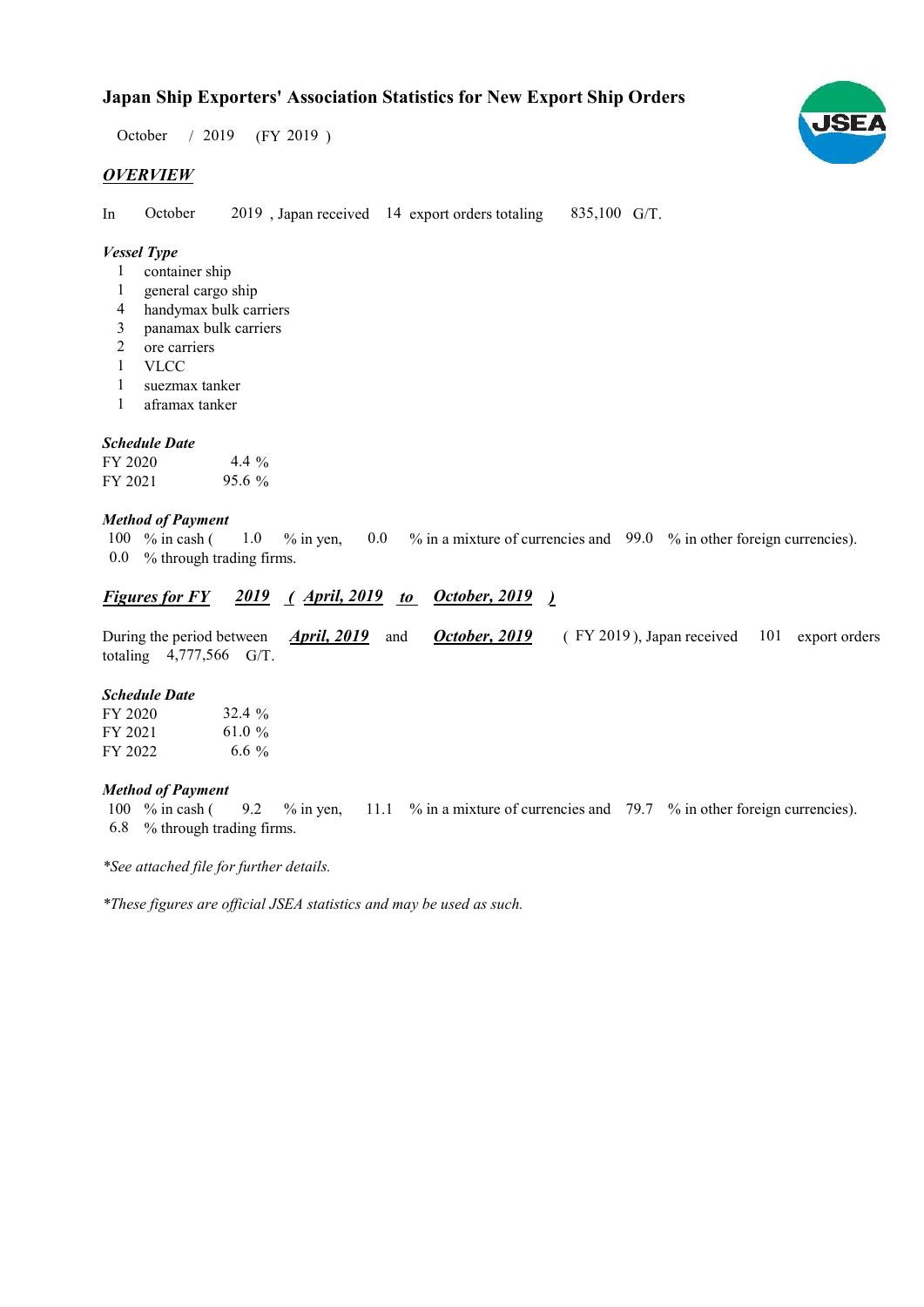# New Export Orders Placed in October 2019 (FY 2019) Based on Fiscal Year

| Description              | Apr 18 to Mar 19 |            |                 | Apr 19 to June 19 |     | July 2019 |     | August 2019 |     | September 2019 |     | October 2019 |     | Apr 19 to Oct 19 |     | Jan 19 to Oct 19 |  |
|--------------------------|------------------|------------|-----------------|-------------------|-----|-----------|-----|-------------|-----|----------------|-----|--------------|-----|------------------|-----|------------------|--|
|                          | No.              | G/T        | No.             | G/T               | No. | G/T       | No. | G/T         | No. | G/T            | No. | G/T          | No. | G/T              | No. | G/T              |  |
| General Cargos           | 29               | 1,936,740  |                 | 17.440            |     |           |     |             |     | 232,600        |     | 35,300       |     | 285,340          |     | 627,300          |  |
| <b>Bulk Carriers</b>     | .50              | 6,394,050  | 37 <sup>1</sup> | 1,726,900         | 15  | 535,400   | 12  | 545,600     |     | 391,000        | Q   | 496,700      | 82  | 3,695,600        | 127 | 5,849,000        |  |
| Tankers                  | 34               | 2,356,137  |                 | 247,500           |     | 21,326    |     | 4,300       |     | 220,400        |     | 303,100      | 13  | 796,626          |     | 1,068,726        |  |
| <b>Combined Carriers</b> |                  |            |                 |                   |     |           |     |             |     |                |     |              |     |                  |     |                  |  |
| Others                   |                  | .240       |                 |                   |     |           |     |             |     |                |     |              |     |                  |     |                  |  |
| Total                    | 214              | 10,688,167 | 45              | 1,991,840         | 16  | 556,726   | 13  | 549,900     | 13  | 844,000        | 14  | 835,100      | 101 | 4,777,566        | 156 | 7,545,026        |  |
| FY 2019 / FY2018 (%)     |                  | $*107.3$   |                 | 126.91            |     | 95.3      |     | 36.0        |     | 126.3          |     | 97.8         |     | 91.8             |     | ** 93.5          |  |
| In CGT                   |                  | 4,629,871  |                 | 868,331           |     | 272,729   |     | 238,051     |     | 351,727        |     | 327,089      |     | 2,057,927        |     | 3,225,150        |  |

JSEA (November 2019)

Figures for shipbuilding orders of 500 G/T and over for export as steel vessels placed with JSEA members are covered.

\*FY 2018/FY2017

\*\*Calendar Year 2019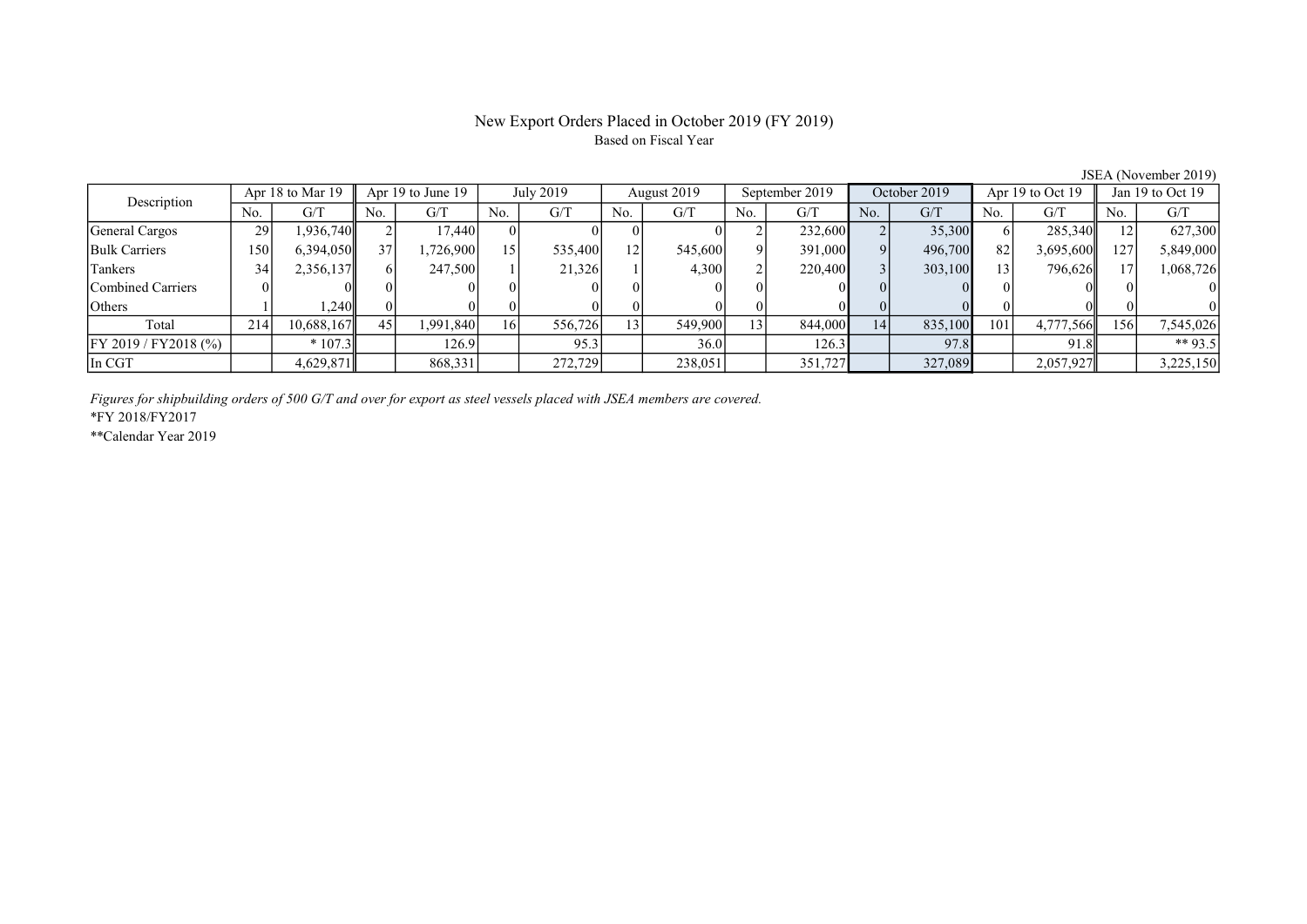## Export Ships Delivered in October 2019 (FY 2019) Based on Fiscal Year

No. | G/T || No. | G/T || No. | G/T || No. | G/T || No. | G/T || No. | G/T || No. | G/T || No. | G/T General Cargos 27 2,691,356 8 961,375 1 7,450 1 32,691 2 252,466 2 238,346 14 1,492,328 19 1,958,013 Bulk Carriers 116 4,235,101 39 1,556,427 13 446,305 19 845,506 18 662,129 26 1,308,269 115 4,818,636 153 6,145,134 Tankers 1 68 4,127,923 17 1,233,943 6 633,832 6 268,073 4 375,694 5 444,306 38 2,955,848 63 4,255,730 Combined Carriers 0 0 0 0 0 0 0 0 0 0 0 0 0 0 0 0 Others 0 0 0 0 0 0 0 0 0 0 0 0 0 0 0 0 Total 211 11,054,380 64 3,751,745 20 1,087,587 26 1,146,270 24 1,290,289 33 1,990,921 167 9,266,812 235 12,358,877 FY 2019 / FY2018 (%) | \* 109.7 | 139.4 | 298.6 | 126.6 | 122.6 | 188.4 | 152.7 | \*\* 136.9 In CGT 1,5,410,238 1,685,772 552,486 567,533 596,183 801,225 4,203,199 5,747,145 Description Apr 18 to Mar 19 Apr 19 to June 19 July 2019 August 2019<br>No. 6/T No. 6/T No. 6/T No. 6/T No. 6/T Apr 18 to Mar 19 Apr 19 to June 19 July 2019 August 2019 September 2019 October 2019 Apr 19 to Oct 19 Jan 19 to Oct 19

Deliveries of new shipbuilding orders of 500 G/T and over for export as steel vessels placed with JSEA members are covered.

\*FY 2018/FY2017

\*\*Calendar Year 2019

JSEA (November 2019)